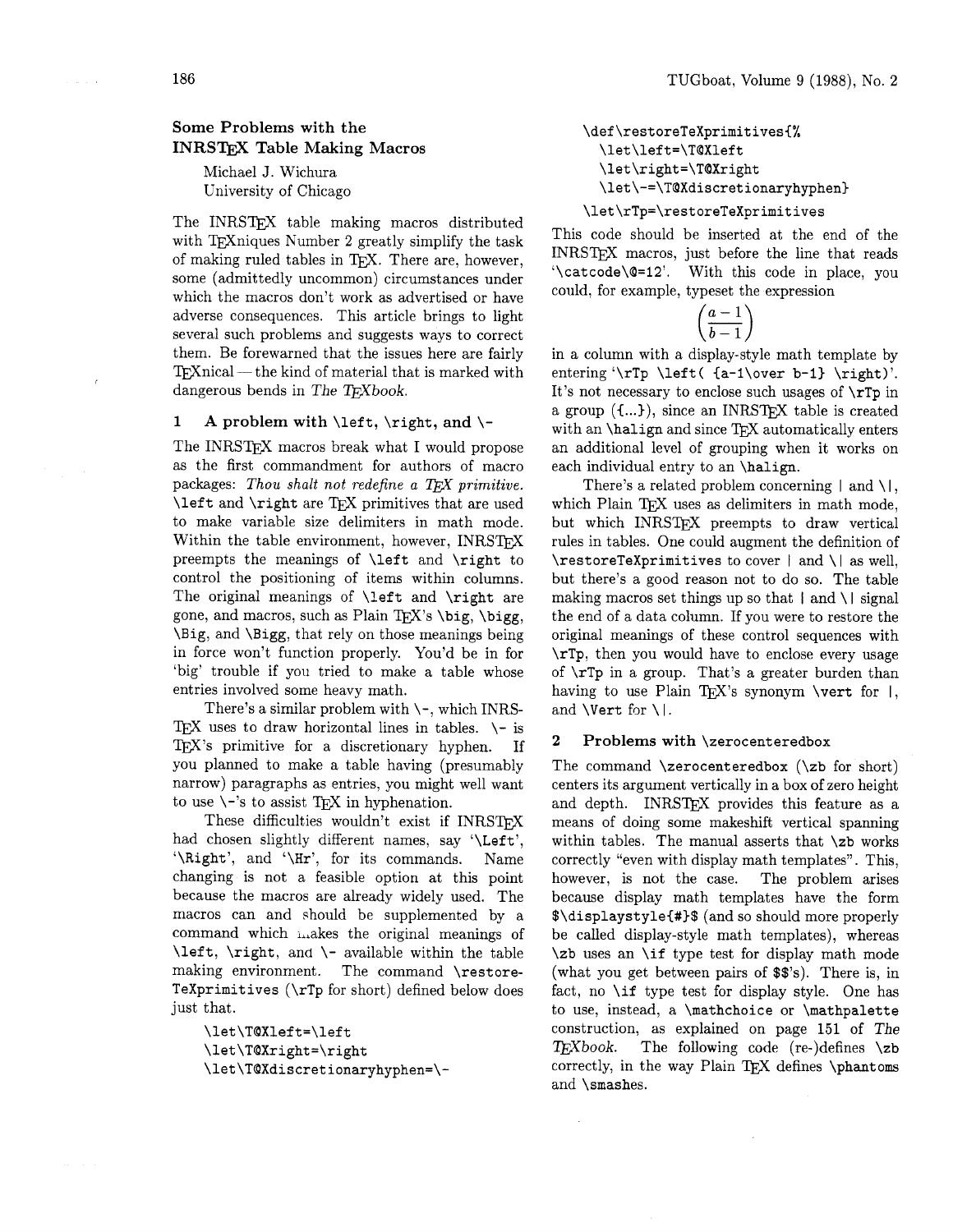```
\def\zerocenteredbox{%
  \relax
  \ifmmode
    \expandafter\mathpalette
    \expandafter\m@thzb
  \else
    \expandafter\m@kezb
  \{f_i\}\def\m@kezb#1{%
  \setbox\zQ=\hbox{#1}%
  \fin@shzb}
\def\m@thzb#1#2{%
  \setbox\z@=\hbox{$\m@th#1{#2}$}%
  \fin@shzb}
\def\fin@shzb{%
  \vbox to\zQ{\vss\box\zQ\vss}}
```
The **\relax** on the second line of the code is important, for reasons explained on page 240 of The TFXbook. There's no such **\relax** in INRSTFX's definition of **\zb,** and that version of the macro malfunctions when it appears as the first token in a table entry for a column with a math- or display-style math template.

# **3 Problems with \modif ystrut (alias \mst) and \sa**

These very useful commands allow you to fine tune the vertical and horizontal spacing in a table through appropriate struts. The commands, however, don't work in math modes. The INRSTFX manual sidesteps this issue by using constructions like **'\mst{\$\int\$){Opt){3pt)'.** In a column with a math template it would be preferable to enter just **'\mst** (\ **int){Opt )(3pt)'.** The following macros (re-)define **\modif ystrut** and **\sa** so that they work in math modes as well as in horizontal mode. The idea is to again use a **\smash-type** construction; the macros for **\mst** are a little more complicated because they have to take into account additional arguments (e.g., the 'Opt' and '3pt' in the example above).

```
\def\modifystrut#1#2#3{% 
  % #I = original 
  % #2 = add to height 
  % #3 = add to depth
  \relax 
  \if mode 
    \def \next {% 
    \mathchoice 
    {\m@thmst\displaystyle{#1){#2){#3~~ 
    (\m@thmst\textstyle~#1~~#2~{#3~~
```

```
{\mathbb S}\ = {\mQthmst\scriptstyle{#1}{#2}{#3}}
    {\m@thmst\scriptscriptstyle
      {#1}{#2}{#3}}\else
     \def\next{\m@kemst{#1}{#2}{#3}}%
 \fi
  \def\m@kemst#1#2#3{%
  \setbox\z@=\hbox{#1}%
  \frac{\frac{1}{42}}{143}\def\m@thmst#1#2#3#4{%
  \setbox\z@=\hbox{$\mQth#1{#2}$}%
  \binom{1+1}{1}\def\fin@shmst#1#2{%
  \dimen\z@=\ht\z@
  \advance\dimen\z@ by #1\relax
  \dimen\tw@=\dp\z@
  \advance\dimen\tw@ by #2\relax
  \vrule width\z@
    height\dimen\z@ depth\dimen\tw@}
```
### \let\sa=\hphantom

The INRSTFX manual states that the first argument to **\mst** can "even be a duplication of the row, as long as the row contains no explicit & characters and excluding the commands **\br** and **\er."** This assertion is correct if you use just the simple **\left. \right,** and **\center** templates. and if, as in all the examples in the INRSTEX manual. **\mst** appears as an argument to **\br** or **\er.** Otherwise, the assertion may be false, since **\mst** doesn't take templates into account, and since the definitions of the active characters I and " involve  $x$ 's when INRST<sub>F</sub>X is working between **\br** and **\er.** 

### **4 A problem with \use**

**\use{<number of data columns>)** is asserted to "merge the next **<number** of data columns> into one and use the format or template of the last one." And so it does, unless **<number of data columns>** is one: **'\use{l)'** results in an error message from TEX. According to the intended use of **\use, '\use(1)'** should be the same as (null). To achieve this, **\use** should be (re-)defined as follows:

```
\def\use#1{%
 \ifnum #1>\@ne
    \omit
    \mscount=#1
    \advance\mscount by \m@ne
    \multiply\mscount by \tw@
```